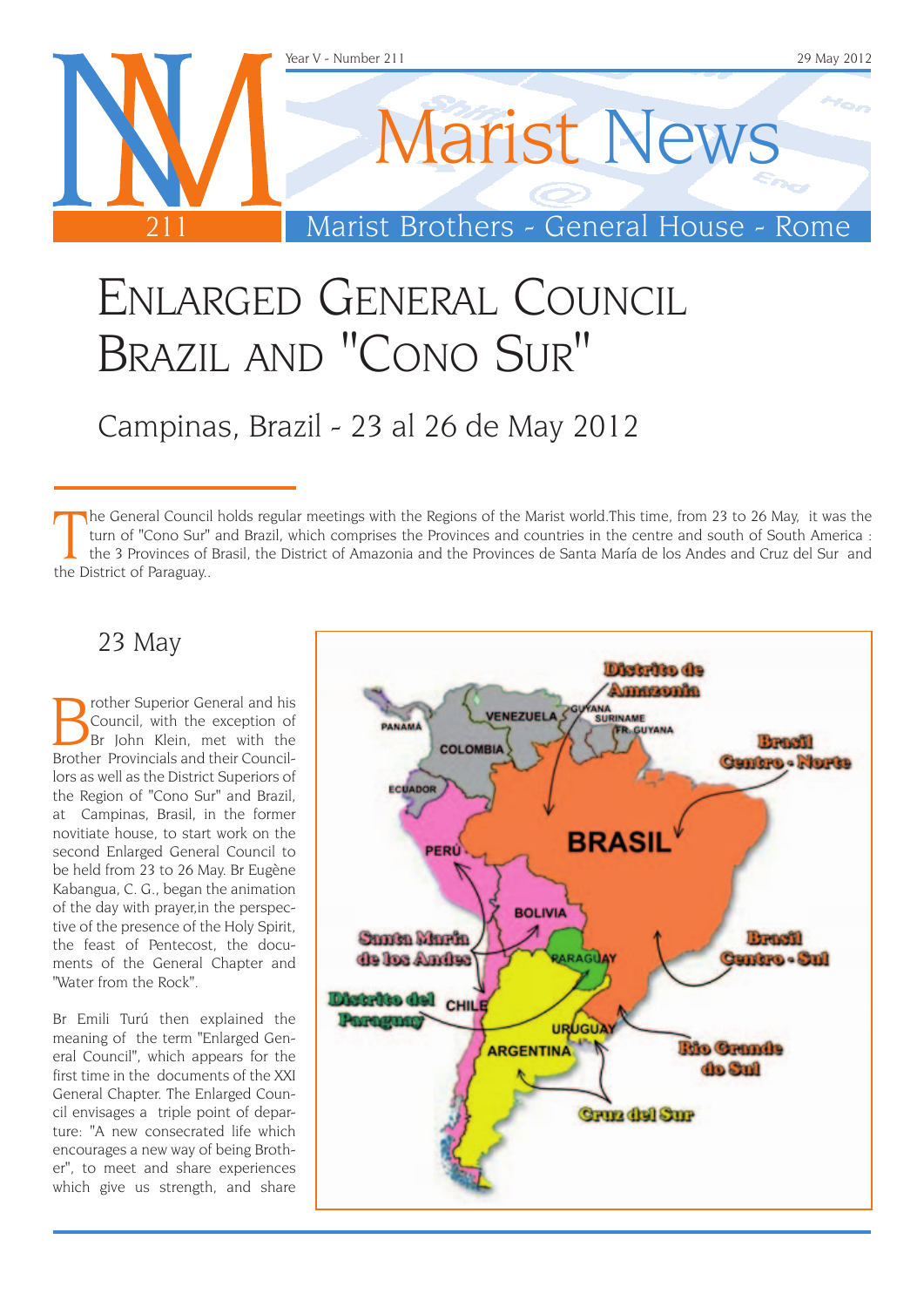what we are doing and what we can do. All this through a

skin of a vulnerable young person" who is addressing some-

methodology of participation, in the manner of the last General Chapter (the round tables), leading to the Marial attitude of fraternal dialogue.

The organisation of this Council is as follows : the day of 23/05 was centred on the way of "constructing the Marial face of the Church" (reflection personal and in



one who forms part of a decision making council. What would he say to him? The groups arrived at agreement on several points which they attached to an "apron" (symbol of service). Once the group work was finished, the p articipants were invited to read the different phrases on each apron. The activity

Council). On 24/05 : share the animation experiences in the various Councils. On 25/05 : implications at the different levels: personal, Council, provincial and interprovincial. And on 26 : open dialogue and conclusions.

Br Eugène then proposed a dynamic for helping the Brothers present get to know one another, through some questions to share in each group.

In the second part of the morning, the Superior General used his first circular "He gave us the name of Mary" to motivate the reflection. He recalled that the first part of the circular makes reference to the question which concerns some Brothers : what is happening to us ? What matters is to give reasons for hope, in a perspective of faith : the changes should be leading to the building of something new.

The second part of the circular proposes a response to the question : what is our place, as Little Brothers of Mary, in the Church, beyond the apostolic role ? Br Emili referred to the project of the Society of Mary of Fr Courveille and that of Jean-Claude Collin - "to begin a new Church", what Marcellin knew how to give concrete form to in an original and specific way with the Little Brothers of Mary.

To reply to this question, Br Emili used three icons: the Visitation, Pentecost and the Annunciation. He recalled that icons, in comparison with paintings, present the scene in turning towards the viewer so as to involve him in what is happening. The image of the Visitation is very ancient, from a fresco in a church in Cyprus. It offers the viewer an attitude of service : to carry Jesus to others, to render the world more human, more fraternal, parting from the perspective of Jesus, from below, through service. To motivate personal reflection, he invited the Brothers to "put themselves in the

terminated with some free echos and the singing of the Magnificat.

The animation of the afternoon Marial prayer was based on the experiences of the morning.

Br Emili then presented the icon of the Pentecost. He referred to the image of the Church as the "village fountain", used by Pope John XXIII, where all are welcome. We have the right to live in a community which is a place where we can develop our human and spiritual qualities. But also the duty to make a contribution by being signs of tenderness and compassion. He posed the question : how can I express tenderness?

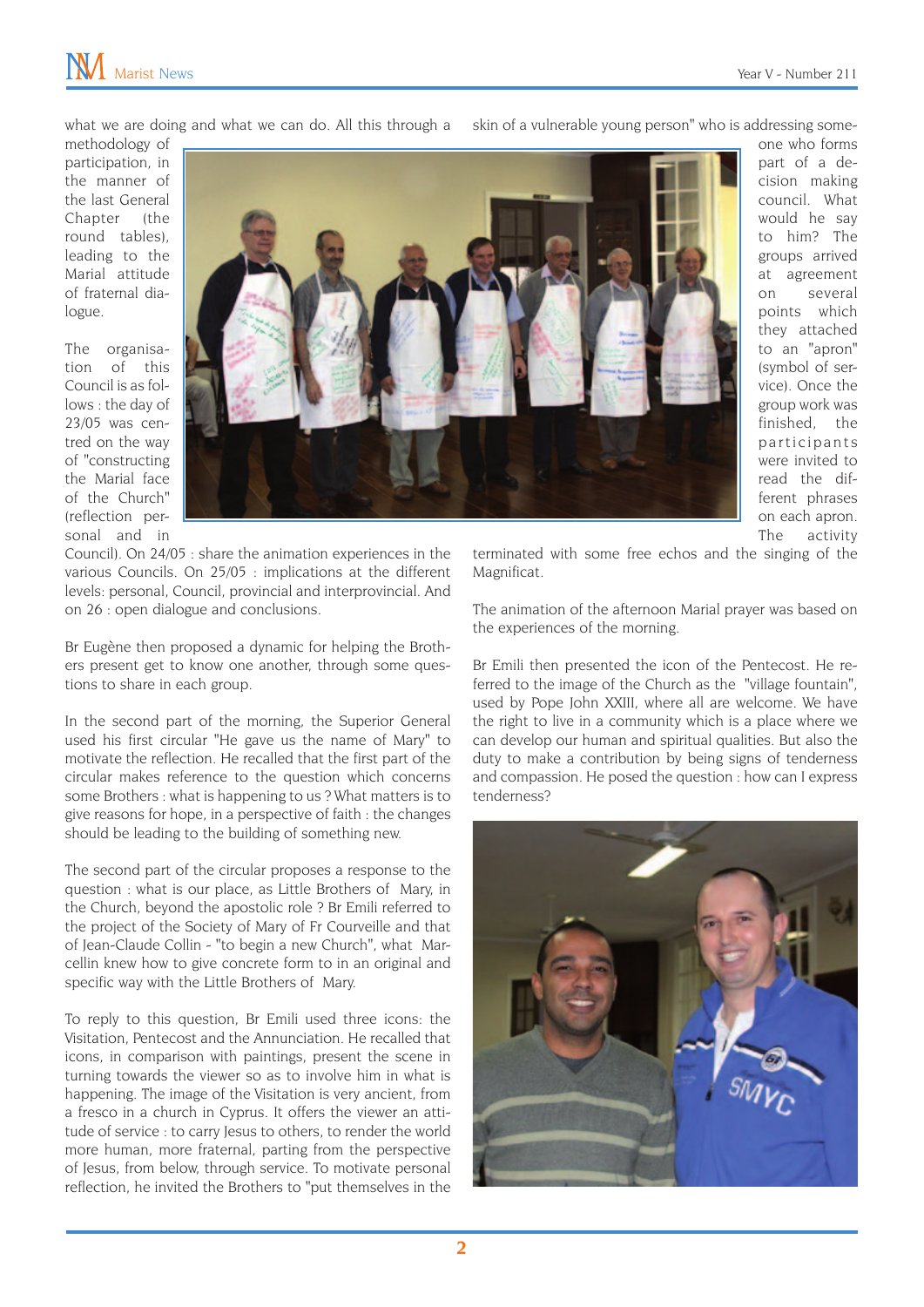# Enlarged General Council

24 May - Dialogue in the Councils and experiences of animation

The second day of the meeting<br>began with prayer animated by<br>the Brothers of the District of<br>Paraguay. Br Ernesto Sánchez C.G. the second day of the meeting began with prayer animated by the Brothers of the District of gave the point of departure for the morning with an evaluation of the previous day by sharing in new groups. Then Br Joe McKee V.G. offered an interesting reflection on the Provincial Council as animation team. He did it by proposing some questions to help members of the Councils to see themselves as group leaders "always in the process of fashioning something". he also put the accent on one point : the group formed by the Provincial Council is "systemic". he insisted equally on the Iimportance of the support received from "outside" : the "extravision".

The meeting then touched on the ways of doing things and animation in each Provincial and District Council, and how to communicate to the Brothers, in a spontaneous way, echos about the action of a particular Council.

The afternoon opened with prayer animated by the Brothers of the Province of Norandina. Br Antonio Ramalho C.G. motivated the presentation and sharing of four experiences.

First, there was "Brasil Centro-Sul", by the Provincial, Br Joaquim Sperandio. It involved the organisation of the Province from an analysis of the abilities of the Brothers, taking into account the successes and level attained in each area. This process was achieved thanks to the external support of an enterprise which offered advice, evaluation and personal and



provincial rapport.

The Province of "Cruz del Sur" presented the second experience, through its Provincial, Br Horacio Bustos. This concerned an initiative connected with the vocations situation among brothers and laity, called "the Year of the Marist disciple".

Br Michael De Wass C.G. also presented his experience of animation as external councillor of the Provincial Council of "East Asia" (India, Pakistan and Sri Lanka). He based this on the thought of Gandhi that through personal change one can change the world. Br Michael also spoke of his annual experience of animation with community superiors in Oceania (Australia, New Zealand and Melanesia).

It was Br Joe McKee, Vicar General, who presented the last experience. It referred to the effort of renewal undertaken by the Congregation of the Claretian Fathers, called "La Fragua" (The Forge), aimed at revitalising their religious life and missionary activity. It is an action planned and sustained by external means. After the presentation of this rich list of experiences, there began a period for group sharing: ideas, motivations, possible actions to undertake in view of these experiences.

At the end of the day, a Eucharist of thanksgiving to the Lord.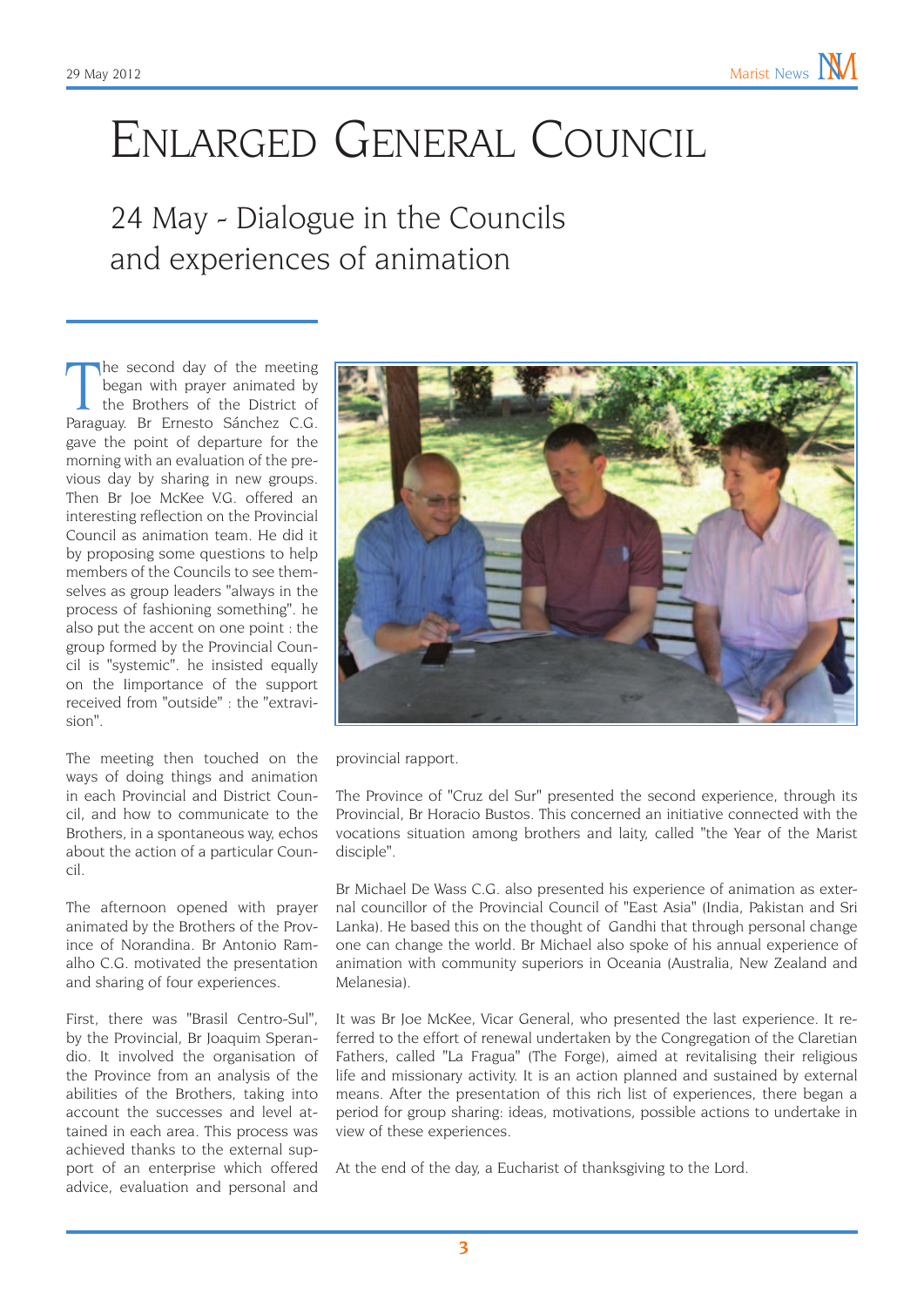# Enlarged General Council

### 25 May: Calls and Proposals of the Provincial Councils

riday 25 May began with<br>
morning prayer on the world<br>
situation organized by the<br>
province of Rio Grande do Sul. Br riday 25 May began with morning prayer on the world situation organized by the Eugène Kabanguka C. G. then guided reflection in the new groups on what came to us from the previous day. Br Josep Maria Soteras placed before us the journey already travelled and the task to be performed on this day. This was based on a contemplative vision: "journeying with Marcellin" and "putting ourselves in his shoes". Then there was sharing of what each one felt as a call, at the personal, Council, provincial and regional levels. Each group drew on drawing paper, in the form of a quadrant, the calls and possible proposals at the different levels. Br Josep Soteras gave us an interesting reflection on the "quadrant" to elicit from us a proposal on what we should do in continuation. The morning ended with a contemplative survey of what had been written and spontaneous echos.

The Province of Cruz del Sur led us in a creative Marial prayer in the afternoon. The General Council carried in the Good Mother and went around delivering her to each



group, so that each was touched by a message from Mary. After this, Br Josep Soteras animated and guided the afternoon's work. This consisted primarily in the Councils working to decide on 3 proposals at the Regional level, and if time was available, at the Provincial or Provincial Council level.

In the last part of the afternoon, each Provincial Council placed in common what had been done at Council or Province level. Then, one from each Council presented the 3 proposals for the Region (Brasil, Cono Sur, or both), arranging them according to similar themes. Each group then reflected on them. The proposals were then passed on to each provincial, who would subsequently determine, with the General Council and the liaison Councillors (Josep Soteras and Eugène Kabanguka) the final definition of the proposals and their putting into practice.

## 26 May: Open forum, evaluation and conclusions

The last day of the Enlarged General (26 May, began with prayer directed by the District of Amazonia, based on the Earth and with the rivers that give life. he last day of the Enlarged General Council, Saturday 26 May, began with prayer directed by the brothers of the District of Amazonia, based on communion with

Then there was question time for the General Council. The

General Councillors went about responding to questions about the Ad Gentes project, the General Administration, the General House, the works of Africa, the community of the Hermitage, and other short questions.

Next was the evaluation of the meeting of the Enlarged Gen-